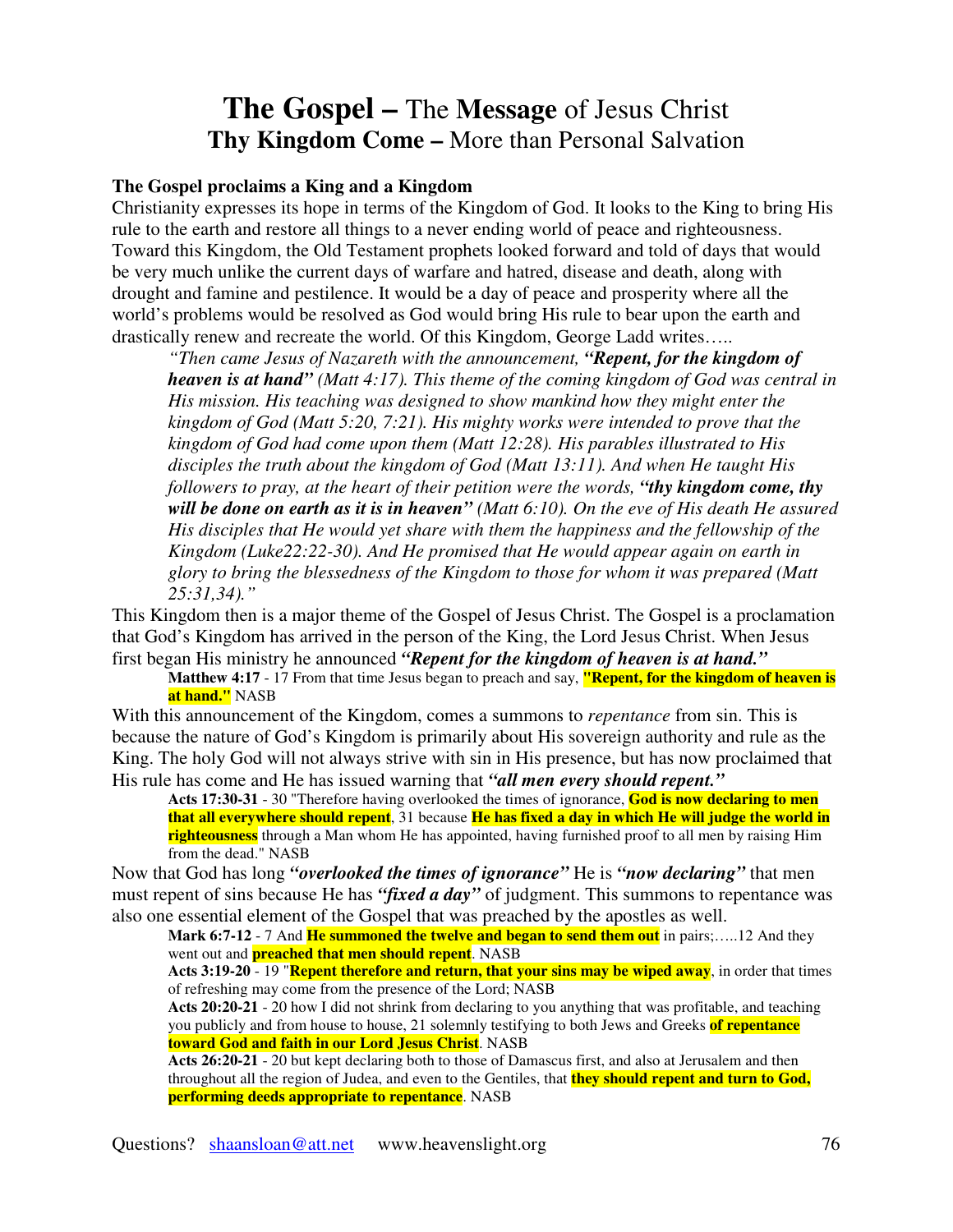In this sense then **the Gospel is a warning.** Because Christ is now bringing His authority as King to bear upon all mankind, He is commanding that all rebels who sin against His holy Law, should stop sinning and surrender to His Lordship or be judged and banished from His Kingdom forever. Moreover, they shall perish and die forever under the wrath of Almighty God.

**Luke 13:3** - "I tell you, no, but **unless you repent, you will all likewise perish**. NASB **John 3:36 -** 6 "He who believes in the Son has eternal life; but **he who does not obey the Son shall not see life, but the wrath of God abides on him**." NASB **2 Thessalonians 1:7-9** - 7 and to give relief to you who are afflicted and to us as well when the Lord Jesus shall be revealed from heaven with His mighty angels in flaming fire, 8 **dealing out retribution to those** 

**who do not know God and to those who do not obey the gospel of our Lord Jesus. 9 And these will pay the penalty of eternal destruction**, away from the presence of the Lord and from the glory of His power, NASB

Therefore the great King has now warned of the arrival of His Kingdom and has mercifully invited men to repent from sins and be saved from this awful wrath which is to come. He has graciously given rebel sinners an opportunity to freely surrender or else suffer the consequences. However, along with the warning of the consequences of continued rebellion comes all the promises of God as expressed in the hope of the coming Kingdom of God. Accordingly, those who respond to the Gospel with repentance and faith receive and enter the Kingdom of God, the realm of His rule, and forever live in the fullness of its blessing. The experience of this blessing is glorious and fulfilling beyond what words can express.

## **Three Expressions of the Kingdom in the New Testament**

The language of the New Testament speaks about the Kingdom of God in various ways. Primarily, there are three different ways in which the Kingdom of God is expressed.

**1. The Kingdom is God's reign, His Authority, His sovereign rule as King.** – In almost every case of the usage of the term Kingdom of God or Kingdom of Heaven the Scripture is speaking of God's rule, His dominion and sovereign authority as King. So when this term is applied we speak of the realm of His authority and the blessing and power of it.

**Psalm 145:11-13** - 11 They shall speak of **the glory of Thy kingdom, And talk of Thy power**; 12 To make known to the sons of men Thy mighty acts, And the glory of the majesty of Thy kingdom. 13 **Thy kingdom is an everlasting kingdom, And Thy dominion endures throughout all generations**. **NASB** 

**Psalm 103:19** - 19 The Lord has established His throne in the heavens; And **His sovereignty rules over all**. NASB

We are told to *"seek first His Kingdom"* so the Kingdom is something we seek. **Matthew 6:33** - 33 "But **seek first His kingdom and His righteousness**; and all these things shall be added to you. NASB

Or we are told that they were *"preaching the Kingdom"* so that they were telling people of

the reign and rule of God and warning men to come and surrender and receive its blessing. **Acts 28:30-31** - 30 And he stayed two full years in his own rented quarters, and was welcoming all who came to him, 31 **preaching the kingdom of God**, and teaching concerning the Lord Jesus Christ with all openness, unhindered. NASB

Or we are told of its nature as it exists now in the church. **Romans 14:17** - 17 for **the kingdom of God is not eating and drinking, but righteousness and peace and joy in the Holy Spirit**. NASB

Also it can be expressed in terms of the fact that we suffer for the Kingdom. **2 Thessalonians 1:5** - 5 This is a plain indication of God's righteous judgment so that you may be considered **worthy of the kingdom of God, for which indeed you are suffering**. NASB

**2. The Kingdom the present realm into which we may now enter to experience the blessings of His reign.** – When Jesus came preaching the Kingdom he told us it was now at hand.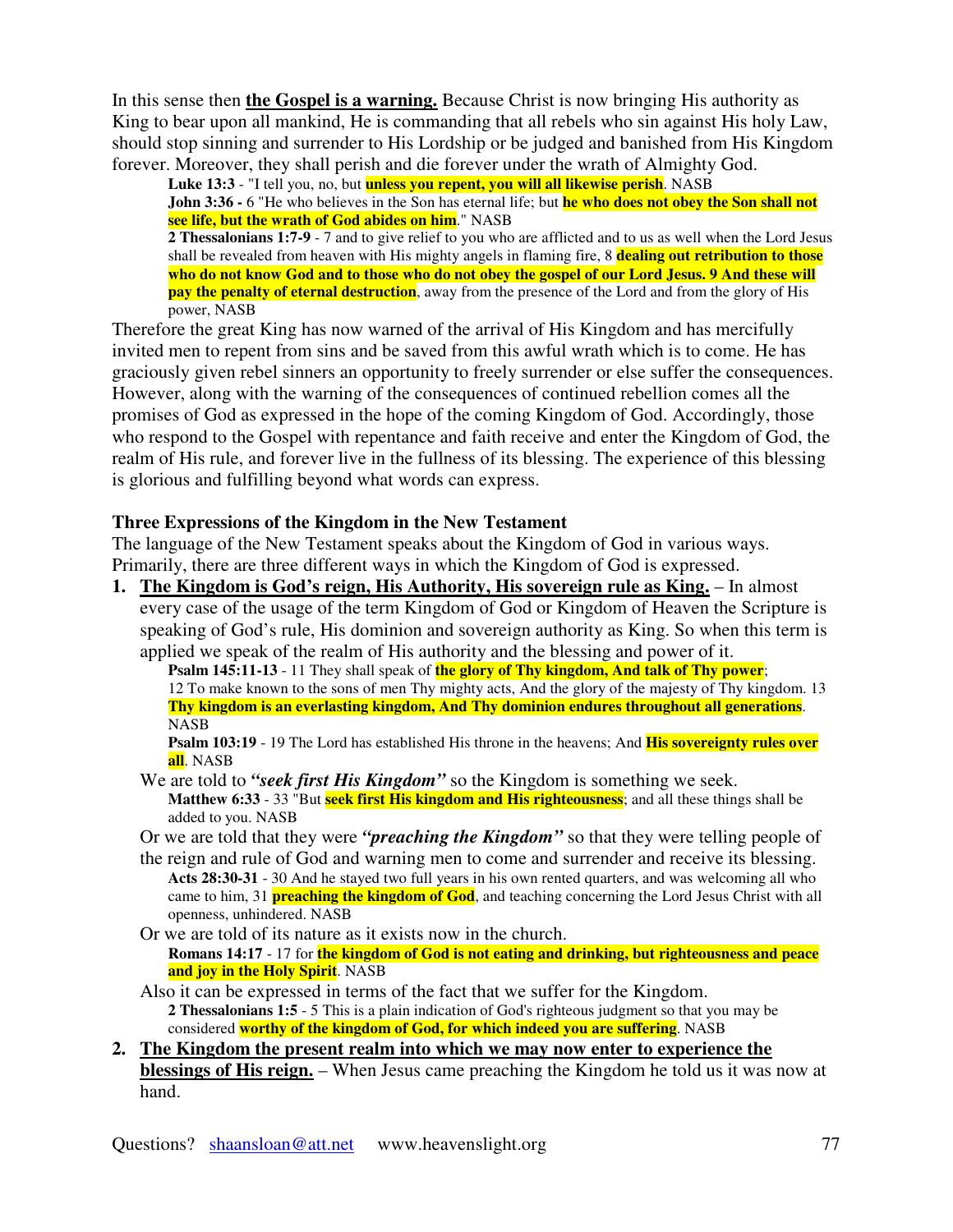**Matthew 4:17** - 17 From that time Jesus began to preach and say, "**Repent, for the kingdom of heaven is at hand**." NASB

**Luke 17:20-21** - 20 Now having been questioned by the Pharisees as **to when the kingdom of God was coming**, He answered them and said, "**The kingdom of God is not coming with signs to be observed**; 21 nor will they say,'Look, here it is!'or,'There it is!'**For behold, the kingdom of God is in your midst.** " NASB

As He taught, He described the Kingdom as something we could now enter or not enter based on certain conditions.

**John 3:5** - 5 Jesus answered, "Truly, truly, I say to you, unless one is born of water and the Spirit, **he cannot enter into the kingdom of God.** NASB

**Luke 18:17** - 17 "Truly I say to you, **whoever does not receive the kingdom of God like a child shall not enter** it at all." NASB

He described it as something that had now come and that He was its chief representative. because the Kingdom had now arrived.

**Matthew 12:28** - 28 "But if I cast out demons by the Spirit of God, **then the kingdom of God has come upon you**. NASB

It is also expressed in terms of our present state having been delivered from the "domain of darkness" and transferred to the Kingdom of God.

**Colossians 1:13** - 13 For He delivered us **from the domain of darkness, and transferred us to the kingdom of His beloved Son**, NASB

**3. The Kingdom is a future realm which will come only with the return of our Lord Jesus Christ into which we will then enter and experience the fullness of His reign.** – The

Kingdom of God is also expressed in terms of its future fulfillment and the fact that it is yet to come. As Jesus taught of the Kingdom He would speak of it not only in terms of its present reality, but also in terms of it being yet future.

**Matthew 25:34** - 34 "Then the King will say to those on His right, 'Come, you who are blessed of My Father, **inherit the kingdom prepared for you from the foundation of the world**. NASB **Luke 22:17-18** - 17 And when He had taken a cup and given thanks, He said, "Take this and share it among yourselves; 18 for I say to you, **I will not drink of the fruit of the vine from now on until the kingdom of God comes.** " NASB

Or the Apostles would speak of it as something yet to be *"inherited"* in the future or something yet to be entered into to.

**1 Corinthians 6:9-10** - 9 Or do you not know that **the unrighteous shall not inherit the kingdom of God?** Do not be deceived; neither fornicators, nor idolaters, nor adulterers, nor effeminate, nor homosexuals, 10 nor thieves, nor the covetous, nor drunkards, nor revilers, nor swindlers, shall **inherit the kingdom of God.** NASB

**2 Timothy 4:18** - 18 The Lord will deliver me from every evil deed, **and will bring me safely to His heavenly kingdom**; to Him be the glory forever and ever. Amen. NASB

Furthermore, the Kingdom has different stages of its fulfillment as it reaches its climax in History. Of this fact the Bible has much to say. There are many prophecies in the Bible describing these different stages of fulfillment and events that yet shall be in the future as we see the Kingdom of God unfold in the course of world History.

**1 Corinthians 15:23-24** - 23 But each in his own order: Christ the first fruits, after that those who are Christ's at His coming, 24 **then comes the end, when He delivers up the kingdom to the God and Father**, when He has abolished all rule and all authority and power. NASB

**Matthew 24:14** - 14 "And **this gospel of the kingdom shall be preached in the whole world** for a witness to all the nations, **and then the end shall come.** NASB

And so the Kingdom is described in these three ways. It is the realm of God's authority which has **now** broken into time and space in a certain spiritual way, but has **not yet** reached its climax. Jesus reigns as KING from the right hand of God, and has established the Gospel of the Kingdom as a way for mankind to be reconciled to God and surrender freely and receive amnesty from His fierce wrath. However, this period of God's patient forbearance with evil in the world